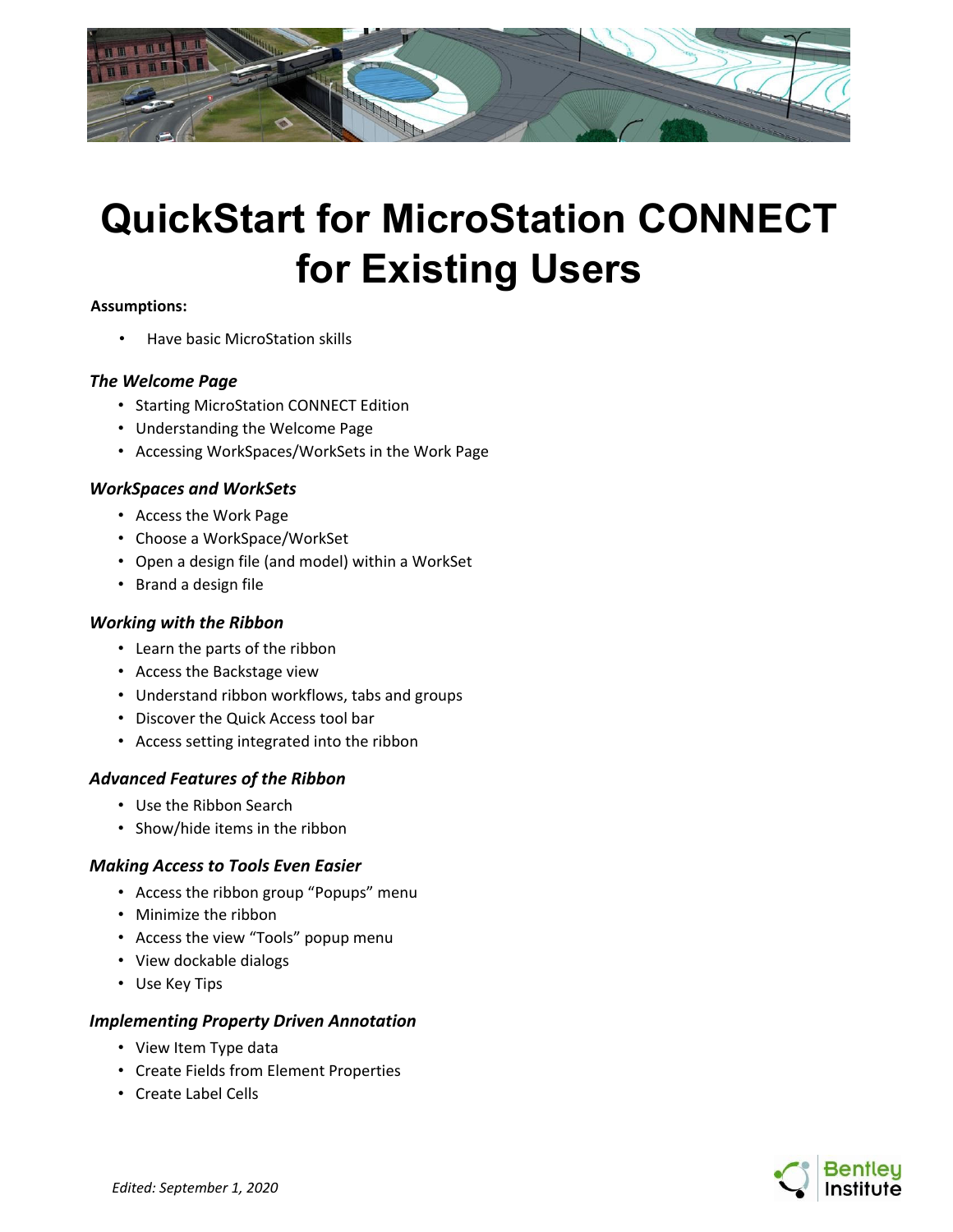# **MicroStation CONNECT Edition Training**

## *Using Labels to Annotate*

• Place Label

## *Annotative Hatching and Patterning*

- Annotative Hatching of geometry in the active file
- Associative Boundary

## *Changing the Display of Elements with Display Rules*

- Apply an existing Display Rule to Landscape Geometry
- Create a Display Rule Set

# *Create a Display Rule Based on Area*

• Create a Display Rule based on Area

## *Sheet Creation*

• Sheet Creation

# *Creating a Named Boundary and Placing the Content on a New Sheet*

- Placing a Named Boundary using the By 2 Points method
- Generating a new sheet model that contains the content of the Named Boundary

#### *Printing Sheets in a Sheet Index*

• Print a sheet set via Print Organizer

#### *Quantity Data Using Item Types*

- Use a Saved View
- Place a cell at known locations
- Review element Properties

#### *Adding Item Types and Reviewing the Properties of an Element*

- Attach existing Item Type
- Review Item Type using Element Selection

#### *Placing a Cell with Item Types Attached using an Element Template*

- Element Template Association to Cells
- Editing Item Type Properties

#### *Creating, Formatting and Using Reports*

- Reports
- Create a new Report Definition
- Add Columns to Report
- Sort Report on Columns
- Formatting of Columns